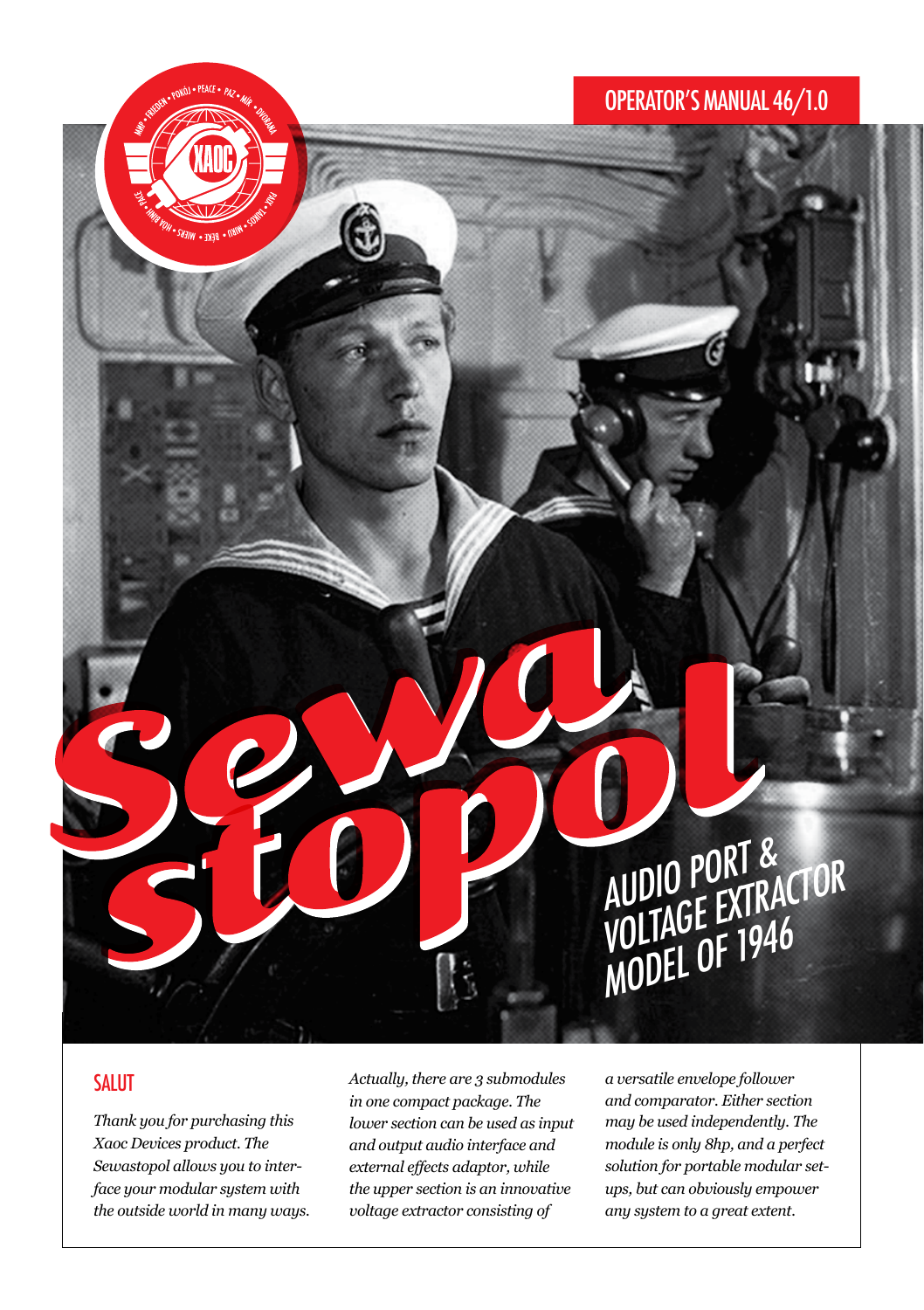# THE MODULE EXPLAINED



## GETTING STARTED

*Ensure that you have 8hp free space in your eurorack cabinet and turn the power off. Now, plug in the provided ribbon* 

*cable to the bus board, paying close attention to its pinout and orientation. The red stripe (and a white dot) indicates the negative 12V rail, and is supposed to point exactly the same on the*  *busboard as well as the unit. The module has been secured against reversed power connection but it is always a good habit to pay attention to this. Mount the screws and switch your system back on.*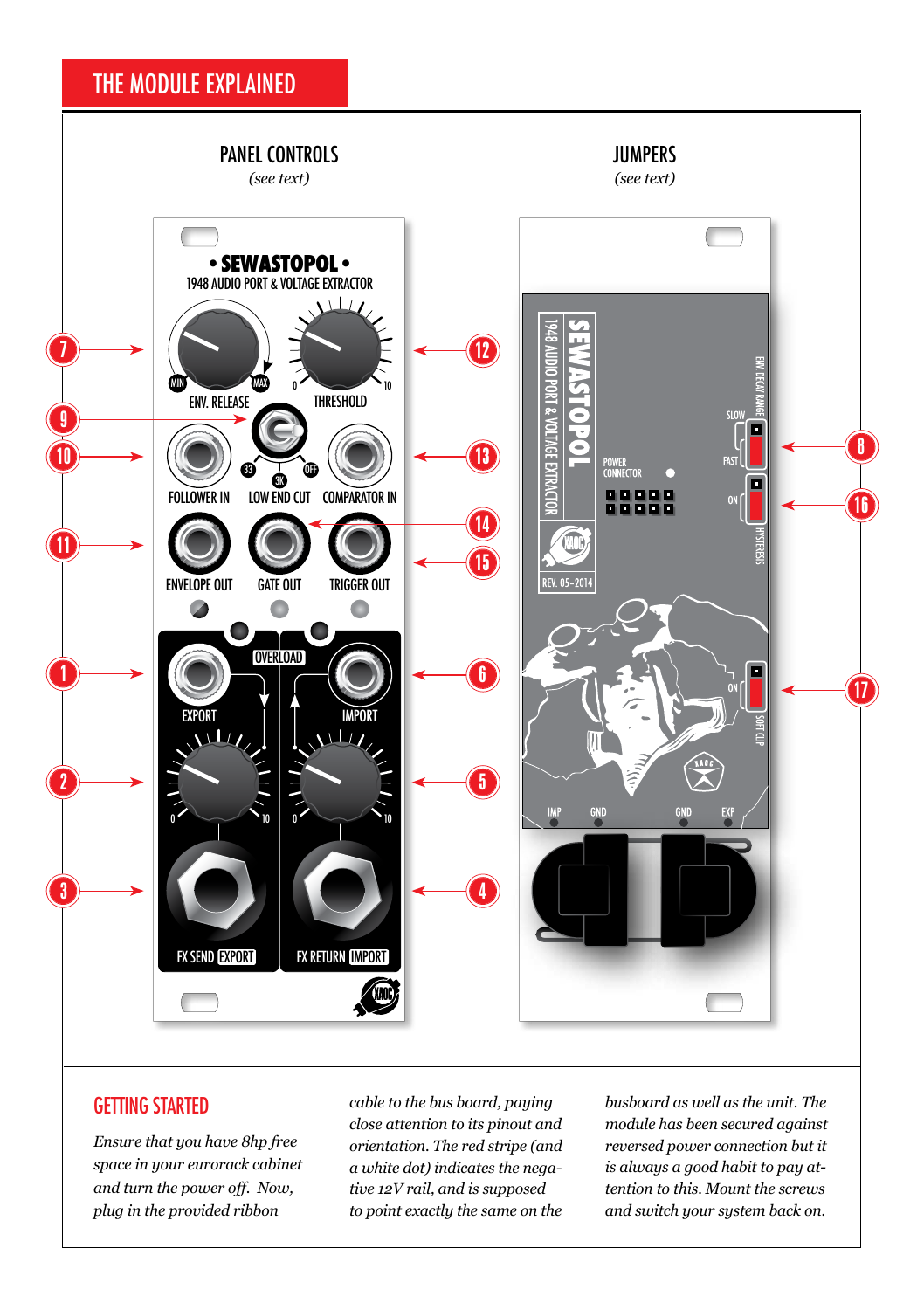

#### **EXTERNAL EX ADAPTOR**

*Arrange an external chain of desired processors (rack, pedals, etc.) to be included in your patch. Route the "dry" signal outside using the EXPORT socket* **<b>1**, *carefully attenuating it* 2 *and send it out to the external devices via* **fx send** *socket* **0** *. Remember that modular signals are way too hot for typical studio gear so you can easily cause a damage, so attenuation is important! The "wet" signal returns via* **fx return** *socket*   $\Omega$  *and needs to be amplified*  $\Omega$ *to reach the usual modular level. Now, you can use the effected signal available from the* **import** *socket* 6 *. There are* **overload** *indicator LEDs to help you with adjustments. If distortion is your thing, there's a soft clipping available (jumper* **1** *selected).* 

#### audio iNTERFACE

*Same way as above, Sewastopol provides comfortable way of importing the external signal from a standalone synth, drum machine, any other instrument or microphone into your modular system – and process it (as described below). Simultaneously you can use the module as a general output to an outboard mixer, amp, computer interface etc.* **caution:** *the* **import** *path offers a huge range of gain in order to allow amplifying very weak signals. Thus, at high gain settings, the input stage may be* 

*extremely sensitive to all kinds of noises from other devices. This was a deliberate design choice to offer more functionality at the price of audio purity.*

## ENVELOPE FOLLOWER

*Sewastopol features an unique envelope follower circuit which accurately detects all positive and negative peaks of the input audio signal, and offers both rapid response to transients and smoothed response to amplitude fluctuations.*

*As opposed to common followers based on rectification and simple smoothing (which result in unwanted ripples in the output voltage), the module implements a novel bipolar peak detector whose output is held until a subsequent waveform peak arrives. This results in a stable, ripple-free output voltage for a constant amplitude input signal. On the other hand, the response for a rapid increase of amplitude (often associated with transients) is near instantaneous. Additional smoothing is possible which may be effective for complex signals with varying amplitude (e.g. chords from a guitar).*

*The* **import** *socket* 6 *is normalled to the envelope follower section for the imported signal but you can use that section independently by patching the signal to be analyzed into the* **follower in** *socket* 10 *. An envelope voltage* 

*is extracted to follow the signal amplitude and is available from the ENVELOPE OUT Socket* **<b>11** *. The LED below indicates the envelope voltage range. You can set the envelope snappiness with the*  **envelope release** *knob*  $\bullet$  *. The intelligent smoothing circuit allows adjusting the release time in two wide ranges (jumper* 8 *selected) without affecting transient response. On top of that, there is a switchable input highpass filter*  9 *aimed at attenuating very low frequencies (below 33 Hz or 3 kHz). It makes the follower less sensitive to bass which usually dominates much softer percussive sounds, and improves the overall response to mixed music.*

#### VOLTAGE COMPARATOR

*The comparator input is normalled to the envelope follower, but you can use it directly by patching the signal into the* **comparator in** 13 *socket. The trigger and gate signals are generated by comparing the output of the envelope follower with an adjustable* **тнкезно**  $\n$  *level, and are available consecutively from* **gate OUT** *Q* and **TRIGGER** OUT *Q sockets. In order to prevent multiple triggering in case of small amplitude fluctuations, an optional hysteresis is offered (jumper*  $\mathbf{0}$ *selected). With hysteresis on, different thresholds are applied for increasing and decreasing voltage, so that any changes within a small range are ignored.*